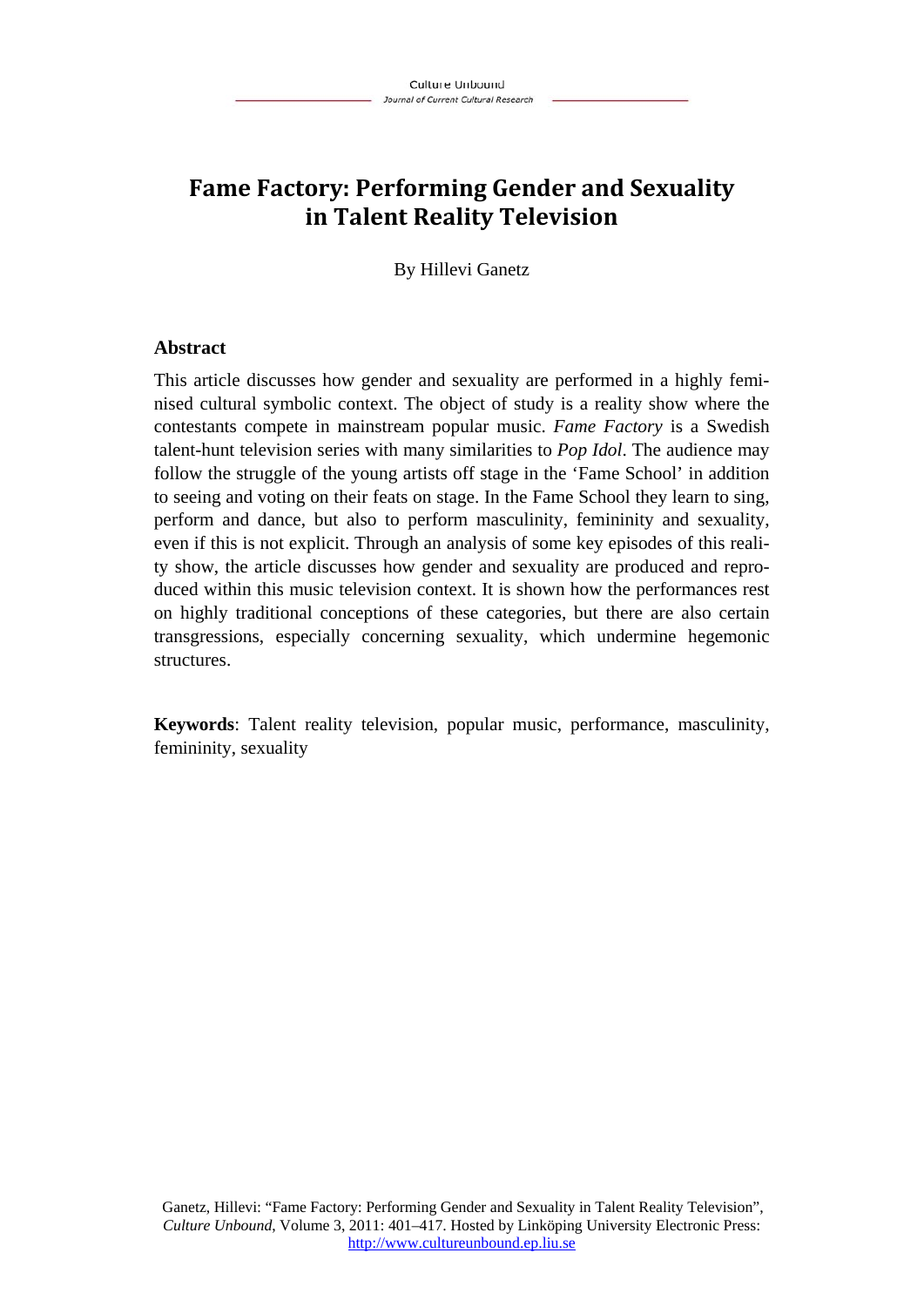### **Introduction**

During the past decade, reality television has attracted attention from media research, in particular game-docs and docu-soaps (Andrejevic 2004, Holmes & Jeremyn 2004, Murray & Ouellette 2004). Some studies have dealt with aspects of production and form (Kilborn 2003), others have focused on the reception of the programmes (Hill 2005). But very little has hitherto been written specifically about the talent reality subgenre, in particular programmes with musical talent in focus, where conventions from popular music and reality television are merged.

*Pop Stars*, *Star Academy* and *Idols* are talent reality television series with a focus on music. The genre is today in many world regions the most successful reality television genre. Audience figures indicate that television audiences have become less interested in reality television game-docs such as *Big Brother*, where people become famous by just being themselves. The most successful genre of today instead present people developing their talents: the interest in the personalities of the participants has been supplemented with an interest in their skills.

*Star Academy* was first broadcasted in France in October 2001. It was an instant success. The *Star Academy* concept belongs to the production company Gestmusic, a Spanish branch of Endemol. There are many versions of the *Star Academy* show, each of more than 50 countries in which it has been shown having its own slight variations, but the basic concept is always the same. Contestants live in a boarding-school called 'The Academy', which is managed by a director, and various teachers coach them in various artistic disciplines. The participants are filmed with fly on the wall cameras throughout the day and night (an idea taken from another of Endemol's major reality shows, *Big Brother*). Once a week, some of the contestants have to perform in a prime time show, where they sing the song they have prepared during the previous week, as well as recapping their trials and tribulations at The Academy from the past week. Based on the judges' verdicts and viewer voting, the weakest contestant is eliminated. The eventual winner is awarded a record deal, or similar prize.

The Swedish version of *Star Academy* is called *Fame Factory* and follows in broad outline the same concept. It was broadcast by a commercial television channel (TV3) from 2002 to 2005, when it was driven out of business by *Idols* in another channel.

The main difference compared to *Idols* is that the audience of *Fame Factory* is allowed to watch the young artists in the Fame School. There they learn to sing, produce music and dance, but they also implicitly learn to perform masculinity, femininity and sexuality. This learning process is not restricted to the school itself but related to existing cultural and social discourses on gender and sexuality. Hence, *Fame Factory* should not be seen as being a special deviant case but a highly typical example, since it reveals general current trends in culture and society concerning gender and sexuality.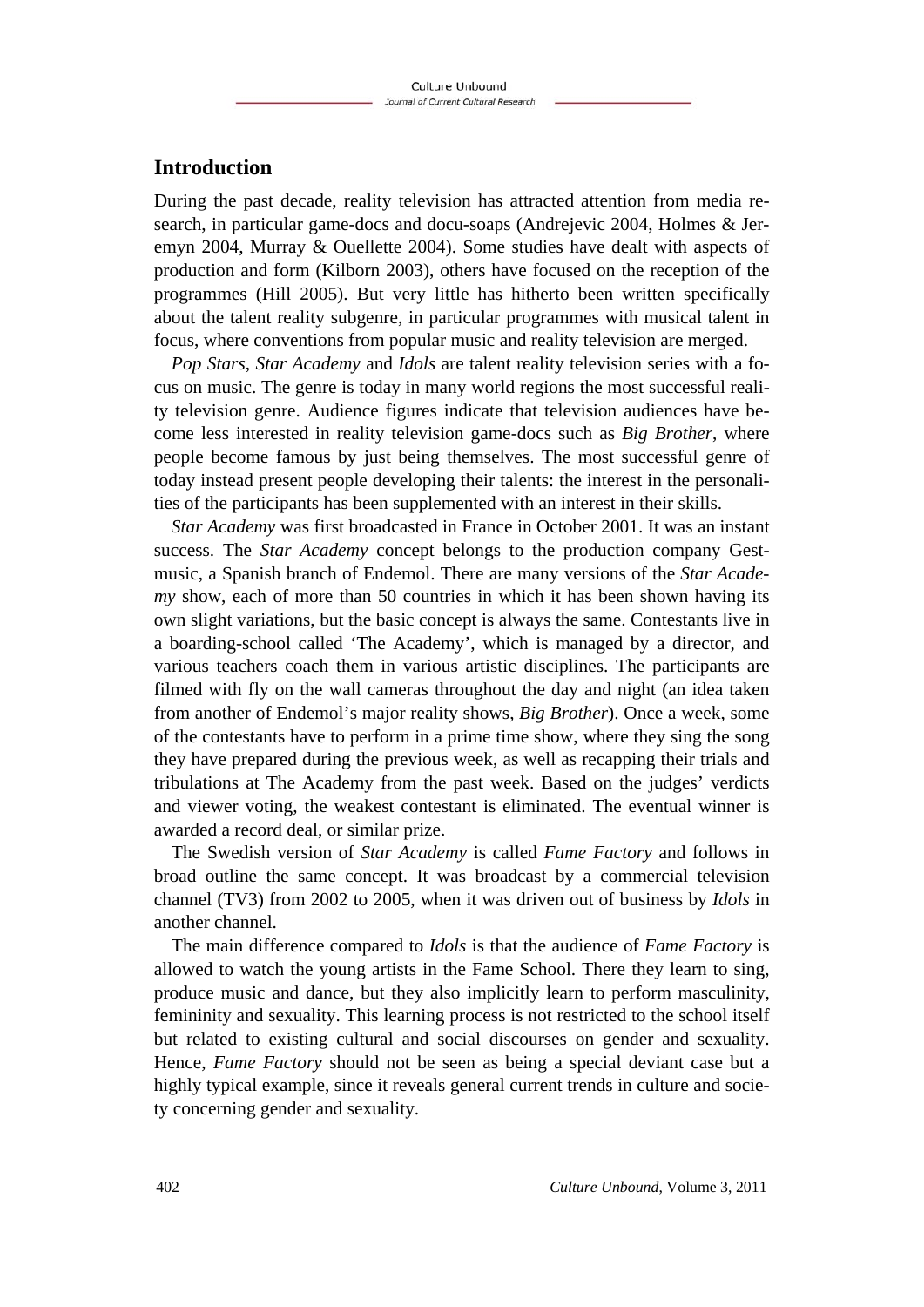## **Methodology**

In *Fame Factory* different media are merged together in an intermedial process producing gender performances. This process has three levels: first a subjective level comprising the individual actors, second a social level that involves media organisations and last a cultural level of genres and symbolic forms, which is the main focus of this article. All of them are mutually connected: though operating by partly different logics, they are indissolubly intertwined in the process of doing gender.

The genre of reality television reflects the modern media user who does not conceive different media technologies as specific or separated from ordinary daily life. The reality genre is a highly intermedial phenomenon in which different media intersect, such as TV, Internet, (mobile) phones, the press and sound recordings. In this article *Fame Factory* is analysed as consisting of four kinds of media in interaction with each other. First, television and the talent reality text itself, consisting of 67 episodes from the 2003 season, broadcast on the British-based Swedish satellite channel TV3, Monday to Thursday, with a weekly final each Sunday. This year, 17 young artists competed: 10 male and 7 female. Second, the evening paper *Aftonbladet* which comments the episodes in its articles. Third, the Internet where the audience discusses the series in chat. Four, the CDs presenting recordings of the *Fame Factory* artists.

All 67 episodes from season 2003 have been analysed with a particular focus on sequences where gender and sexuality are explicitly thematised. All articles published in the evening paper *Aftonbladet* during the season have been collected and analysed in the same way. I also followed an independent chat site with many participants on the Internet (www.alltomtv.se), where viewers commented the series. A further source was the official information site for the program, owned by the channel TV3. Finally I obtained all the four CDs from the same season.

### **Theoretical Framework**

'To consider performance is to study how we represent ourselves and repeat those representations within everyday life, working on the assumption that culture is unthinkable without performance' as Erin Striff (2003: 1) so nicely puts it.

A performance requires an audience – even when people only watch themselves. In the process of 'performing gender' everybody is socially dependent on other human beings, as well as culturally dependent on current and historically developed ideas about what femininity and masculinity is. Those we interact with judge our gender performance and determine if we are 'doing gender' properly. Our 'audience' can approve of our presentation of gender, but can also dissociate from it in various ways.

Judith Butler's idea of gender as performative has strongly influenced genderoriented performance studies in recent decades. The dimension of Butler's theory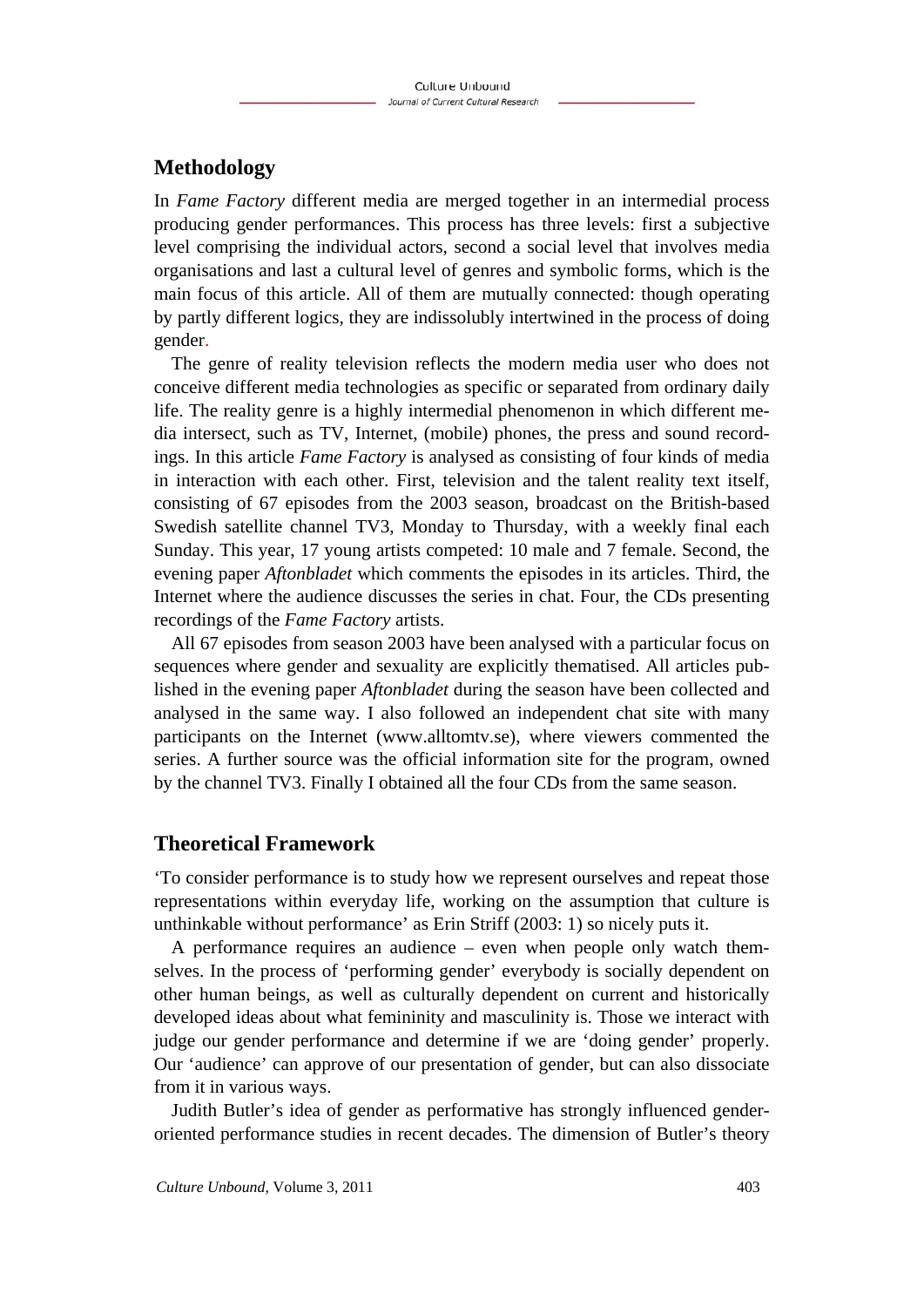that is used here is rather basic, but nonetheless important to an understanding of how gender is produced and reproduced in *Fame Factory*. In the terminology of Butler (1990), gender (which sexuality is inextricably linked with) is performative: it is staged in our daily lives and daily practices like a performance. Rather than defining who we intrinsically are, gender is what we are doing at specific occasions. The concept of performativity captures the fact that being is a dynamic process of becoming through performative acts, i.e. by doing. Hence, concepts such as performance must here not be read as saying that the artists (or others involved in the TV show) are playing roles different from who they 'really' are, but should rather be understood in relation to the theory of performativity as a necessary aspect of all social life. Gender performances are repetitions in an ongoing social and cultural process, which people – including pop artists – cannot step into and out of at will.

Gender is performed and constructed in situated interactions, and this performance is always contextualised by institutionalised norms and habits that restrict the actual outcome of each such performance. Queer theorists have often focused on how dominant dichotomies are destabilised by hybrid crossings and transgressing acts that move outside the boundaries upheld by dominant discourses, for instance when female bodies perform masculine identities (Halberstam 1998). However, in mainstream TV formats such as *Fame Factory*, the gender order is far more strictly dichotomised. In this programme discourse, all participants are immediately and univocally classified as either male or female, and there is never even any hint at a possibility that they could openly acknowledge a performance of the 'opposite' gender identity. Sometimes, male performances are said to have 'feminine' traits (or the other way around), but this is consistently judged as a deviance or a fault. It could have been different in another genre, but not a single example of crossdressing or drag exists in my material. The consistent structuring of the gender discourse in *Fame Factory* makes it reasonable to also structure my analysis along the same lines, following the binary gender division to which its format strictly adheres, though being attentive to any elements of disturbance or inner contradiction within dominant gender order.

In this article gender and sexuality are seen as performances and the main question here is to discuss how these categories are performed in a highly feminised cultural discourse – a televised talent-reality show where the contestants compete with their voices, within the broad genre of mainstream pop.

As many popular musicologists have noted, rock and pop are gender-marked categories (Frith & McRobbie 1978/1990, McClary 1991, Whiteley 1997). Pop and rock are opposites in a dichotomy where the positive pole is rockauthenticity-masculinity and the negative pole is pop-inauthenticity-femininity. Or, as Norma Coates (1997: 52) states: "Real men aren't pop, and women, real or otherwise, don't rock." In Western culture, pop is understood as a feminised cultural discourse.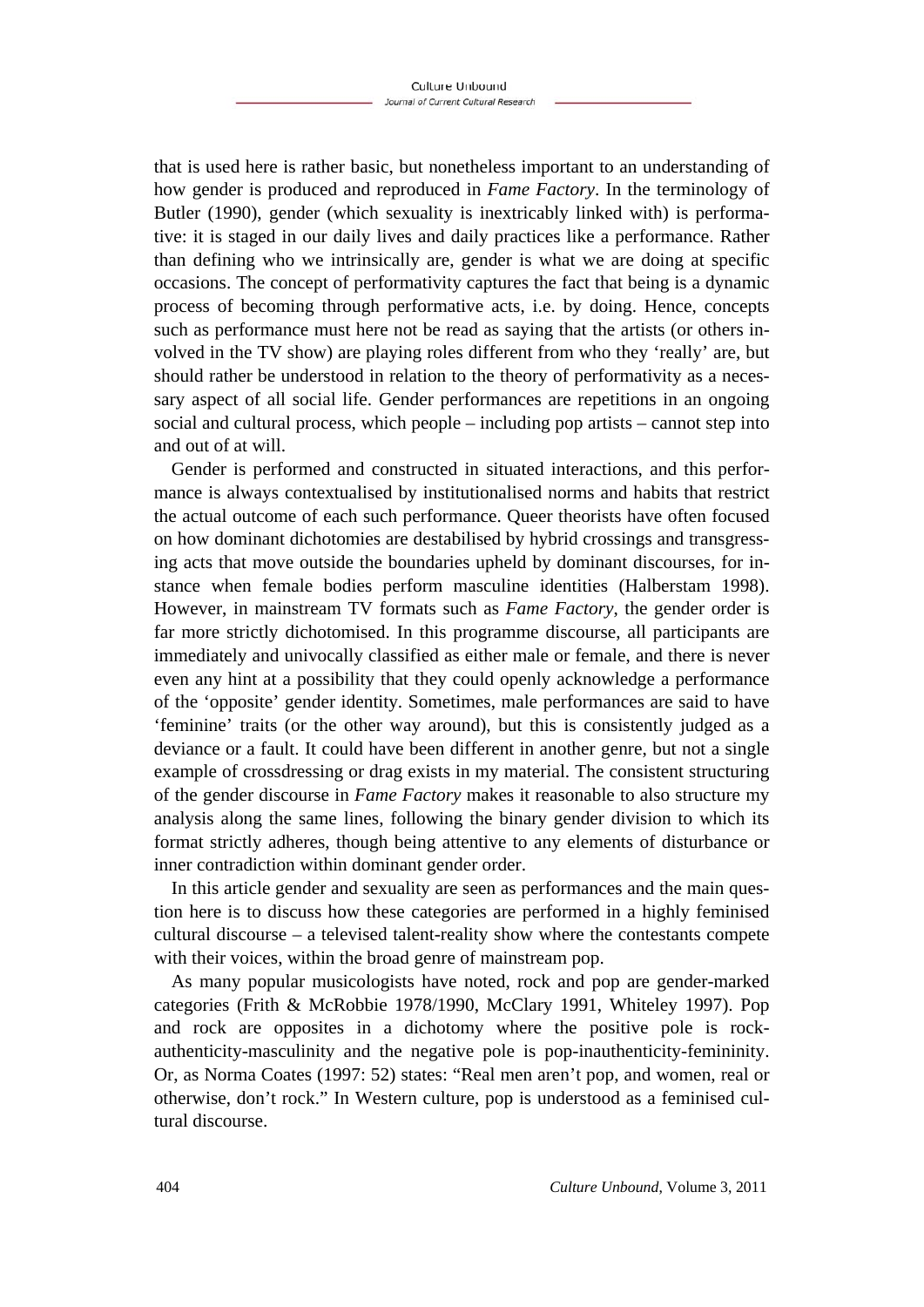But even if men are not pop and women do not rock, according to dominant popular music discourses, there are in actual music practice many examples of men in pop music and women who rock, though a certain gender bias exists in practice too. However, it is necessary to distinguish between the numbers of male and female musicians and pop as a signifying cultural practice. The number of active men can be large in pop, but it does not keep musicians, fans and audiences, as members of an interpretative community, from perceiving the discourse of pop as more feminine than rock.

The artists in *Fame Factory* are all vocalists. The voice is the only instrument that women are believed to practise naturally better than men (Bayton 1998: 12ff). Women's singing is contrasted with the acquired skills of playing an instrument; it is seen as a kind of direct female emotional expression, rather than a set of refined techniques. This aspect both confirms and reinforces the long-standing association of women with the body and nature, which runs through Western culture and contrasts with the image of men as those who master nature through technology (Bayton 1998: 13).

In this sense, both *Fame Factory* and *Idols* can be interpreted as feminized cultural texts. Two elements in Western culture traditionally regarded as signs of femininity characterize the programmes: the mainstream pop music genre itself and the voice. There is also a third element that has to be mentioned – the audience. Both *Idols* and *Fame Factory* have a predominantly female audience. Twice as many women as men watch the shows: women between 25 and 39 years of age form the biggest audience group (contrary to common belief, not women between 15 and 24). The contestants depend on the female audience for their success or failure as the TV audience has the power to choose a winner in the last, definitive finale. And it is the viewers who reward the contestants by voting for the person who develops best. As one among the few who has written about *Pop Idol*, Simon Frith (2007: 11) argues that the performances given there are examples of what he calls a secondary performance: 'a 'pretend' performance that has something to do with a 'real' one'. A secondary performance always evokes the original performance. Hence, the pleasure associated with authenticity (which distinguishes a primary performance), is not so central to the experience of a secondary performance. Instead the quality judgement of the performance is essential. This, stresses Frith (ibid.), 'means that the audience is in a way detached from the performance, observing it as a performance rather than being drawn into it or imaginatively and emotionally becoming a part of it'. It is an on-stage performance, firmly placed within the genre framework of the televised media text.

The audiences of talent realities are invited to judge who, through hard work, comes closest to a 'real' musical performance. Since musical performances are always gendered, this also involves judging how well the competitors are copying or imitating gender. According to Judith Butler, it is not possible to repeat anything exactly the same every time, potentially leading to large or small displace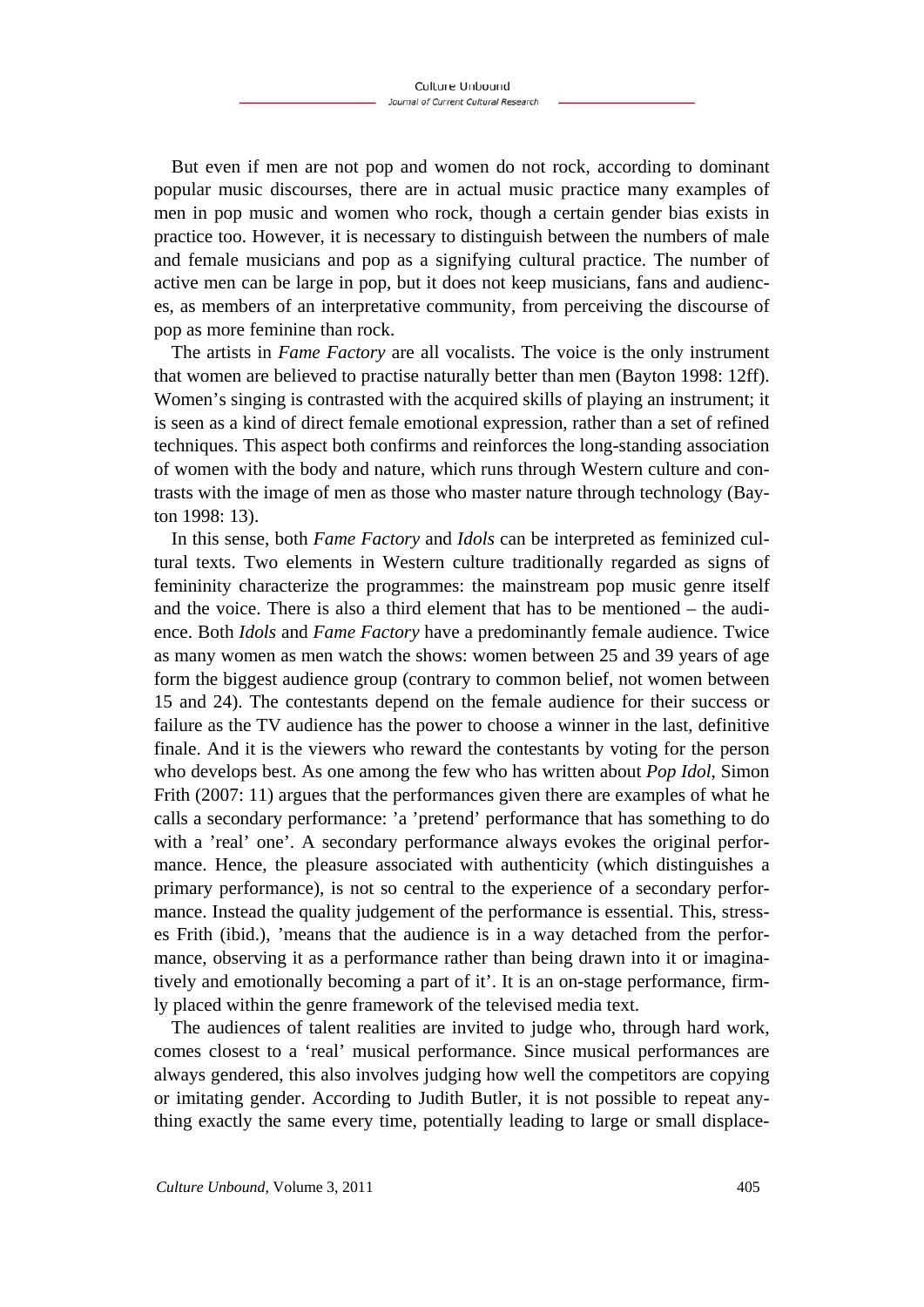ments in the gender performance. Are there any such displacements in *Fame Factory*?

# **Performing Masculinity**

In Western culture, as well as in popular music and especially rock, hegemonic masculinity (Connell 1995) is the ideal masculinity that all other masculinities must relate to and whose characteristics consist of an athletic body, whiteness, heterosexuality, virility, careerism, independence and self-confidence. In the feminised discourse of *Fame Factory* the male artist must find a way of relating to hegemonic masculinity. How do the male artists perform masculinity in this context?

### **Men do not Dance, they Work in the Studio and Play Guitar**

The ways in which hegemonic masculinity is represented in *Fame Factory* must be interpreted in relation to the gendered production of meaning that impregnates both popular music and television. These representations are examples of what I call *gender routines* (Ganetz 2004), that is, habitual, unreflected and iterated mediated accounts of masculinity and femininity, which are repeated so often that they become naturalised. Gender routines are not the result of a conspiracy; they are maintained by both women and men in media production. They are 'invisible' in that they do not, for example, contain sensationally sexist images – which are of course easily detected – but based on habitual and unreflected repetitions of culturally and socially produced ideas about masculinity and femininity.

The notion of gender routine is derived from Judith Butler's idea that gender identity is created through iteration of a gender role according to the heterosexual hegemony or discourse (Butler 1993: 122, 232). The notion of gender routine is here used to capture the characteristic way in which media genres represent gender in a standardised and unreflected way. It is also an attempt to introduce a concept that captures the process of doing gender, in contrast to a more static concept like gender stereotype. Gender routines are regulated performances that *produce* stereotypes.

Gender routines can also be found in *Fame Factory*. It is striking that the male contestants, unlike the females, are so often depicted with a guitar and in the studio, where they master technology. Bayton (1998: 26) has pointed out that technical positions mostly are held by men in the music industry. This is true for *Fame Factory*, where the gender routine is repeated in an unreflective way, representing the male contestants as belonging to a gender that masters technology, while the female contestants are doing something else – chatting, reading or sleeping.

Bayton has also pointed out that in rock music the electric guitar is the emblematic symbol of masculinity (Bayton 1997). To play an instrument, and especially the guitar, is something that men do best, while the key female instrument is the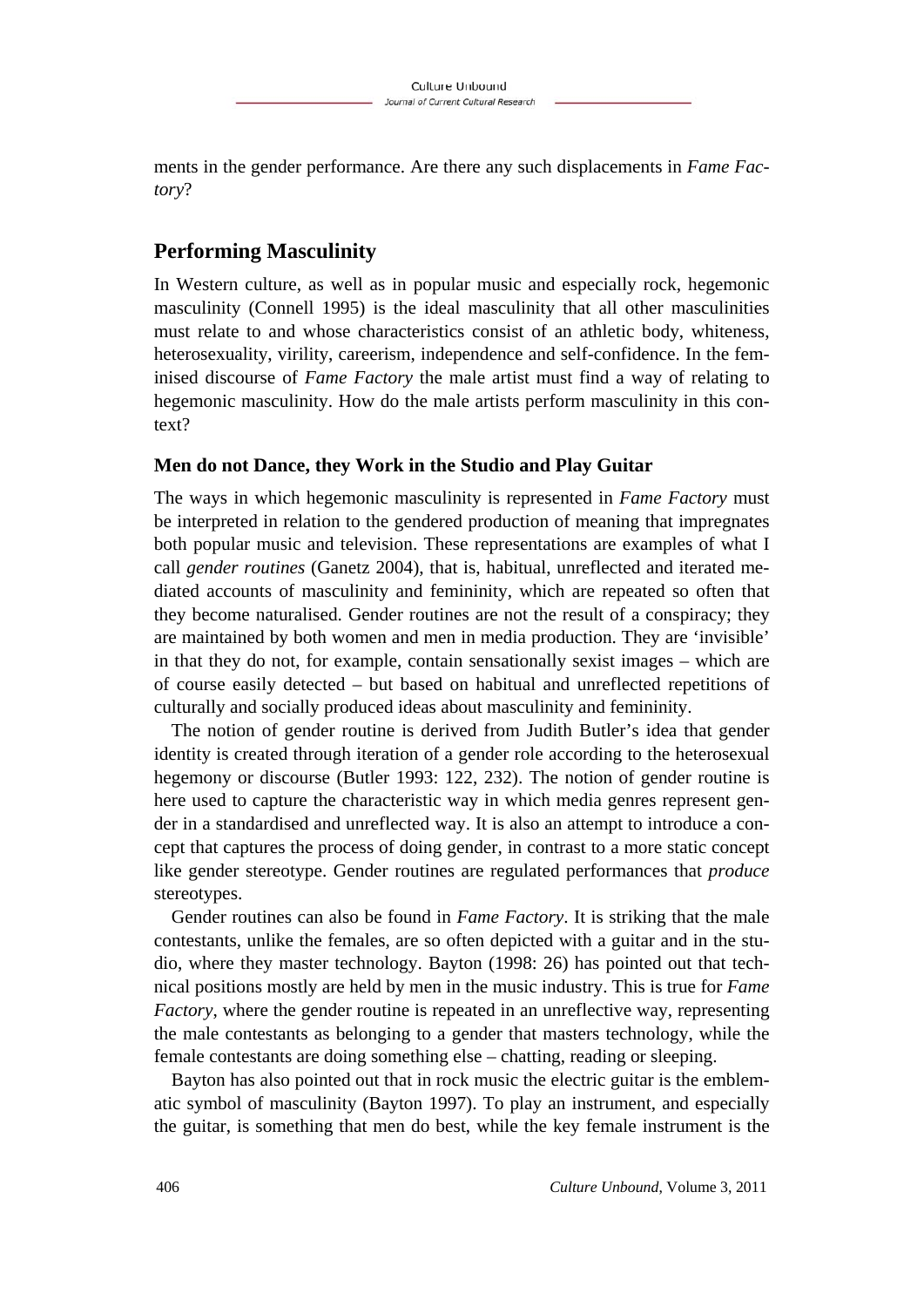voice, the only instrument that women are believed to practise naturally better than men. When the male *Fame Factory* contestants practice songs, they prefer to simultaneously play the guitar. When they sit in the studio, they play the guitar. Even when they walk around in the Fame School they have guitars in their hands. The conventional representations of masculinity and femininity are faithfully reproduced in a gender routine.

Both guitars and the studio equipment are male coded artefacts that symbolically serve to destabilise the otherwise feminine discourse of this genre. It is also striking that the male contestants do not dance, unlike the female contestants. Most of the male artists have a very restricted presentation of the body: they just stand still and sing or walk back and forth. The male 'dance' represented in *Fame Factory* is completely in line with white, traditional, hegemonic masculinity. As Callison (2007) among others has noted: Western white men do not dance, and if they do, they are suspected of homosexuality.

So even if hegemonic masculinity is destabilised by the fact that the instrument that is mainly used by the male artists in the show is the voice, it is at the same time restabilised by the representations of motionless men, playing the guitar and mastering technology. This can be interpreted as a vindication of masculinity, a weight that prevents the scale to tip over in favour of femininity.

#### **The Weeping Man**

Judging from the previous account it is perhaps easy to believe that the male contestants are represented as performing a traditional, hegemonic masculinity. But it is more complicated than that. There are also scenes like the following that can be interpreted as an alternative male position, i.e. 'The New Man' (cf. Chapman 1988, Mort 1996) who disturbs the dominant gender order.

The Fame students are having a master class with their singing teacher. The contestant Peter tries to sing a very sentimental love song that reminds him of his little son and bursts into tears. He is unable to sing, but he tries again and again without succeeding. After a while all the other students have tears in their eyes. The singing teacher urges him to sit down and he does so, sobbing, saying ironically about himself 'Oh macho-man'. The scene is remarkably long, 5 minutes and 30 seconds, which is very much in the series. In a to-camera moment after the scene Peter explains: 'I didn't believe this about myself. And the macho-league cried too, it didn't make things easier.'

Peter is not the only crying man in *Fame Factory* – all the male participants weep at least once. A crying, emotional man is regarded as 'feminine': In an interview a viewer commented (Edin 2006: 68): 'I first thought it was, say, ten gay men in *Fame Factory*, but then it appeared that half of them had girlfriends, but they cried all the time, some of them cried and cried, and I thought "he must be gay, and he and he"..."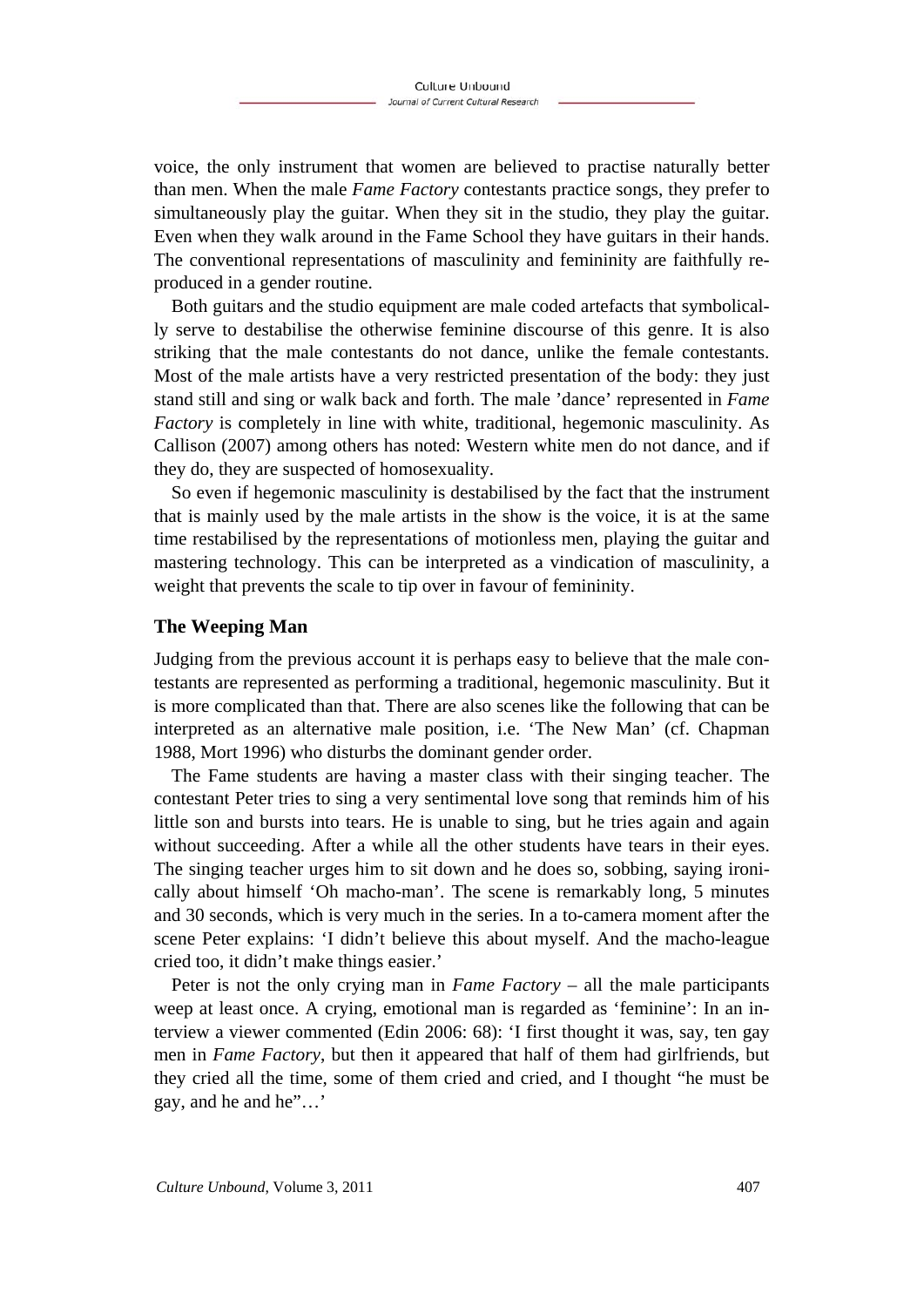Peter's tears can be interpreted as if the modern, masculine stereotype (Mosse 1996) is undermined, so that there is greater scope today for more 'feminine' masculinities.<sup>1</sup> Should the weeping-scene be interpreted in this perspective or is it about something else?

The relatively long time given to Peter's weeping indicates its importance to the producers. The reason is hardly to show a new, alternative masculinity, but rather a strong expression of feelings. This is of central interest in the reality genre. It is expressions like anger, jealousy, love, sorrow and envy that are emphasized in the editing, not everyday doings, which are judged too boring to be shown on television. In addition, a strong expression of emotions also creates the sense of authenticity that is so central to this genre: 'this is real, this is true' (Hill 2005, Andrejevic 2004).

However, strong feelings are valued differently depending on the sex of the person shedding the tears. The contestants in *Fame Factory* illustrate these different values when they discuss how the audience perceive weeping. In one episode the singing teacher wonders why the boys are more popular among the audience than the girls. Peter answers, 'in a programme like this you can see a softer side of the guys. We are all weeping, even the macho Per, bohoo'. Peter does not mention the girls, who weep as much as the boys. In fact, nobody comments on their tears at all, either in the series, in the press or on the Internet. It is therefore significant that Peter, in the quotation above, is talking about the tears of the 'macho-league' but not the tears of the girls. The reason is the cultural constructions of femininity and masculinity. It is 'normal' for women to cry; it is something women often do because they are weaker than men. Men crying are interpreted in another way: men's tears are seen as signs of strength, they dare to show authentic feelings. Men are encouraged when they burst into tears; women are criticized. I will return to this representation of the female artists as weak and passive in the discussion about femininity.

Hence, it is crucial to remain critical of the idea that men crying in public are signs of a weakening of the hegemonic masculinity. In the context of *Fame Factory* the weeping scene confirms the male contestants' already strong position as their tears paradoxically are interpreted as strength. It is also important to analyse the tears in relation to the whole text of *Fame Factory* where male emotions are acceptable up to a limit – when it becomes a sign of weakness. Or as one of the central figures in *Fame Factory*, the record company boss Bert Karlsson, says to the contestant Dennis on account of that he had tears in his eyes when Karlsson criticised the song he has chosen: 'Damn, you were weak when I criticised you. You can't be like the chicks, crack up when it gets a little bit tough.' To show weakness in connection with a failure is something a man should not do.

The weeping scene must also be analysed in relation to the text that represents women as not mastering technology and the instruments, where they are constantly criticised for not trying hard enough and where women are depicted as a collec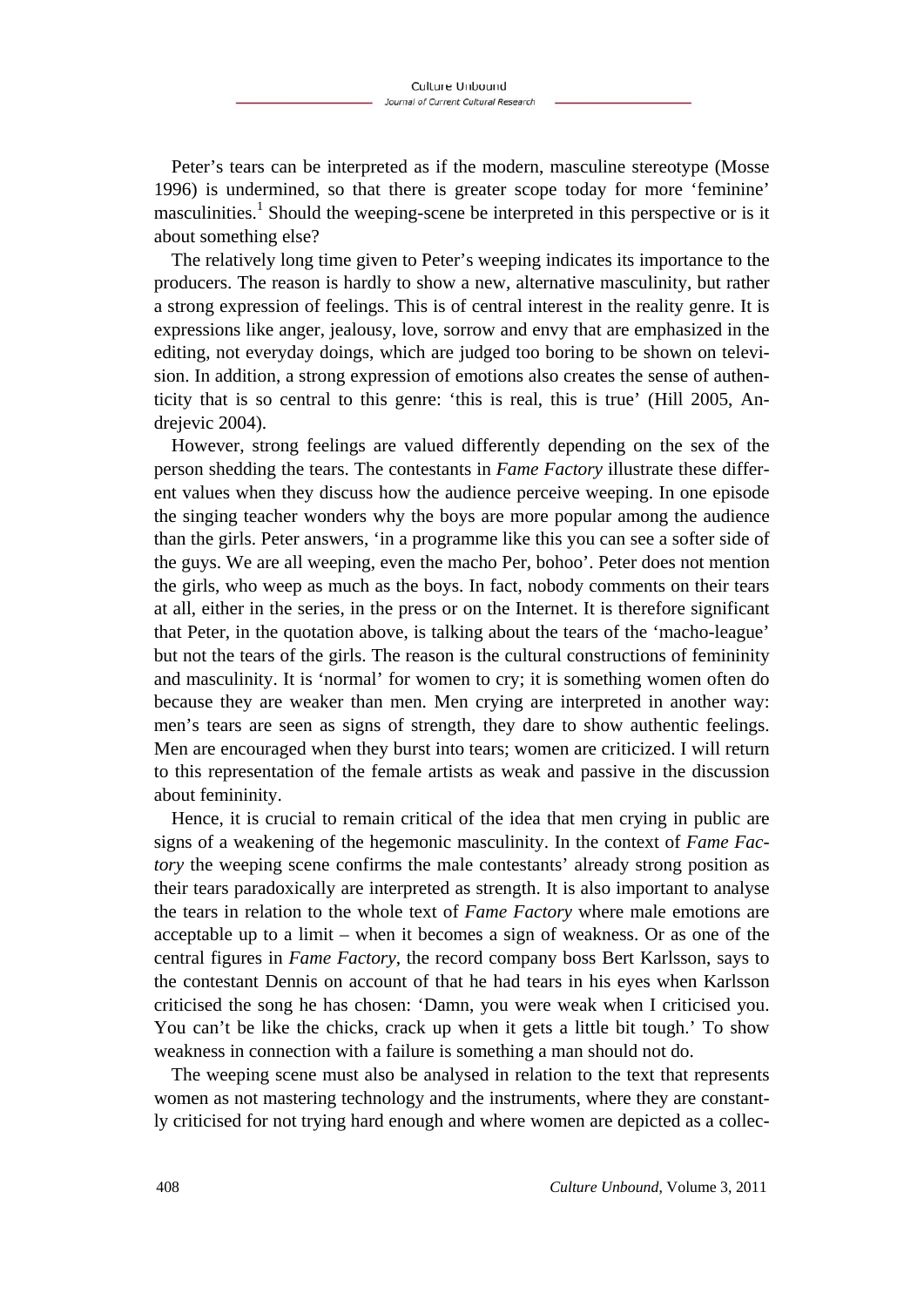tive and men as individuals (see below). Finally, is it necessary to analyse the weeping scene in relation to the reality television genre where strong expressions of feelings are central and emphasised in the editing process.

All this does not mean that there is no ideological impact at all of showing men crying on television. There is after all a subversive potential in the image of weeping men. This potential lies in male tears as a challenge to heteronormativity, to use Judith Butler's term. Tears make the sexual identity of men uncertain, as is clear from the viewer quotation above. A crying man is seen as a feminine and potentially non-heterosexual man, whereas a crying woman is perceived as a 'normal', heterosexual woman.

### **Performing Femininity**

Catherine Waggoner (2004) analyses the game-doc *Survivor* and notes that the camera fetishizes the female body. In her study of a reality game-doc production (similar to *Survivor*), psychologist Laura Brown (2005) points out that the sexualisation and feminisation of the female contestants are executed in the production process, especially in the editing.

However, the female contestants in the talent reality *Fame Factory* are not sexualised in the same explicit way as in those game-docs. Certainly, the viewers can follow the young artists into their bedrooms in the morning, but the pictures show them under their bedclothes with untidy hair, heavy with sleep, not sensual at all. These pictures mediate an image of the life at Fame School as hard and demanding, rather than as glamorous. The morning scenes are not characterised by a sexualized camera gaze, but an intimate one. They give an impression of authentic life that is so central for reality television, showing the young artists 'as they really are', behind the stage (cf. Kilborn 2003).

This difference between how contestants are presented in game-docs and talent realities can be explained by different genre conventions: the focus of *Fame Factory*, like the *Star Academy* format on the whole, is not on intrigues, parties or sexual activities between the contestants, but on the process of becoming a popular music artist. But why have these conventions appeared? The explanation must be sought in the commercial strategies that impregnate mainstream popular music. Stahl (2004: 218) points out that in *American Idol* the production focuses on the contestants as moral individuals, 'emphasizing their family values, church and volunteer activities, devotion to friends, school, and community'. Based on interviews with Dutch A&Rs, Zwaan et al. (2006) note that 'in the Netherlands socalled "star behaviour" is not appreciated, a musician should be "ordinary"; "nice" and they should "act normal"'. In short: mainstream popular music artists do not make commercial success if they are apprehended as mean, sexually dissolute or provocative, but only if they seem 'nice'. But, interestingly enough, 'nice' means different things, depending on the gender of the artists – at least in *Fame Factory*.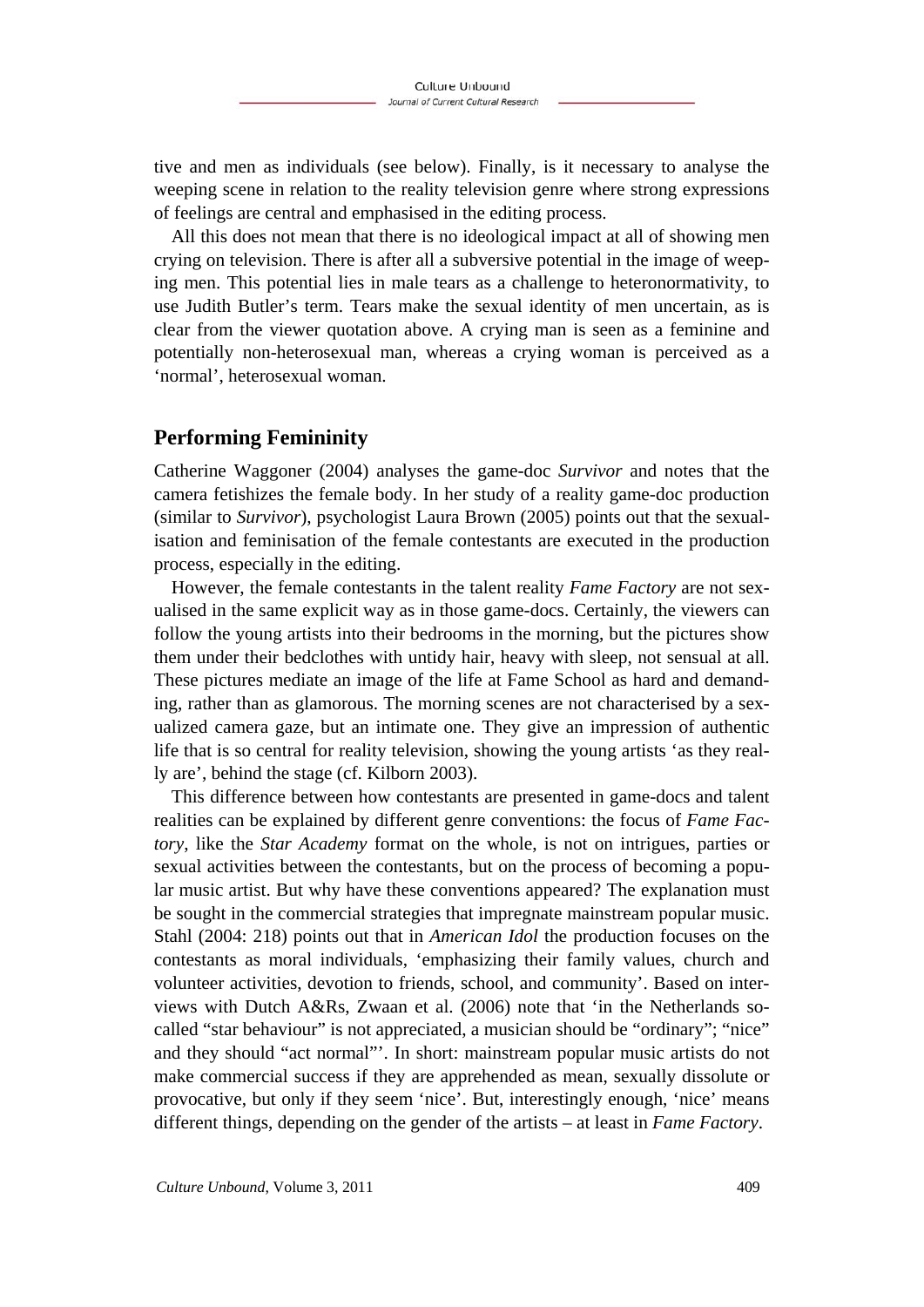When the pupils have lessons at the Fame School they are dressed in casual clothes – the young women in jeans and a top, the young men in jeans and a shirt. When they perform in the weekly finals they are dressed up, mostly in glittering and bright clothes. But they do not wear 'sexy' outfits, a more conventional but party-like style is preferred.

Neither the female nor the male contestants are sexualised – on-stage or offstage – in *Fame Factory*. Instead the young women are homogenised in a way that is of disadvantage for the girls. The femininity performed in *Fame Factory* is remarkably one-dimensional and fulfils all demands of a traditional, passive and respectable femininity.

Respectability is central for the normative type of femininity that dominates Western culture and society. Whereas Mosse (1996) describes how the modern, masculine stereotype developed, Skeggs (1997) depicts the growth of the modern, feminine stereotype, in which respectability is a central concept. Today respectability is a (middle class) norm that all women must adhere to, irrespective of class, colour or sexuality. In Skeggs' interviews with working-class women the finemeshed net of respectability becomes visible. To be respectable includes being heterosexually passive and oriented towards marriage and family. Also, ways of dressing, talking, eating, training and education, as well as patterns of taste and cultural consumption separate a non-respectable woman from a respectable one.

Because of this narrow norm of femininity the female students form a strikingly homogeneous group. They look like each other and are treated as a collective. They learn that they cannot wear glasses, that they must be slim and that it is important to look good. Nobody stands out or diverges from the respectable standard of femininity. There are no examples of such provocative femininities as tomboys, butches or tarts, and their performances on stage is in line with this: they are not sexy, wild, cocksure or even 'sweet' – the femininity they stage is a controlled and balanced heterosexual femininity.

The female participants also sound like each other. With minor variations all of them have the same type of voice: a nasal and at the same time smooth voice, located in the higher registers and with a distinct vibrato. They often mention Celine Dion as a favourite artist.

In contrast, the male contestants form a heterogeneous group. They are represented more as individuals than as a collective. There is the charming next-door guy, the serious indie-pop guy, the boy-band member, the Robbie Williams copy, the truck driving Country and Western singer and the rock rebel. And they may sing badly, which the female contestants cannot. A *Fame Factory* fan comments on this phenomenon in a chat: 'As in society "outside" *Fame Factory*, higher demands are made on girls. Guys can get away with a bad voice. "We" (the media, the music industry, the audience) demand that girls' singing must be perfect, without any direct peculiarities. And when girls adjust to the prevailing situation, they are not chosen, often with the words "mediocre" or "no character"'.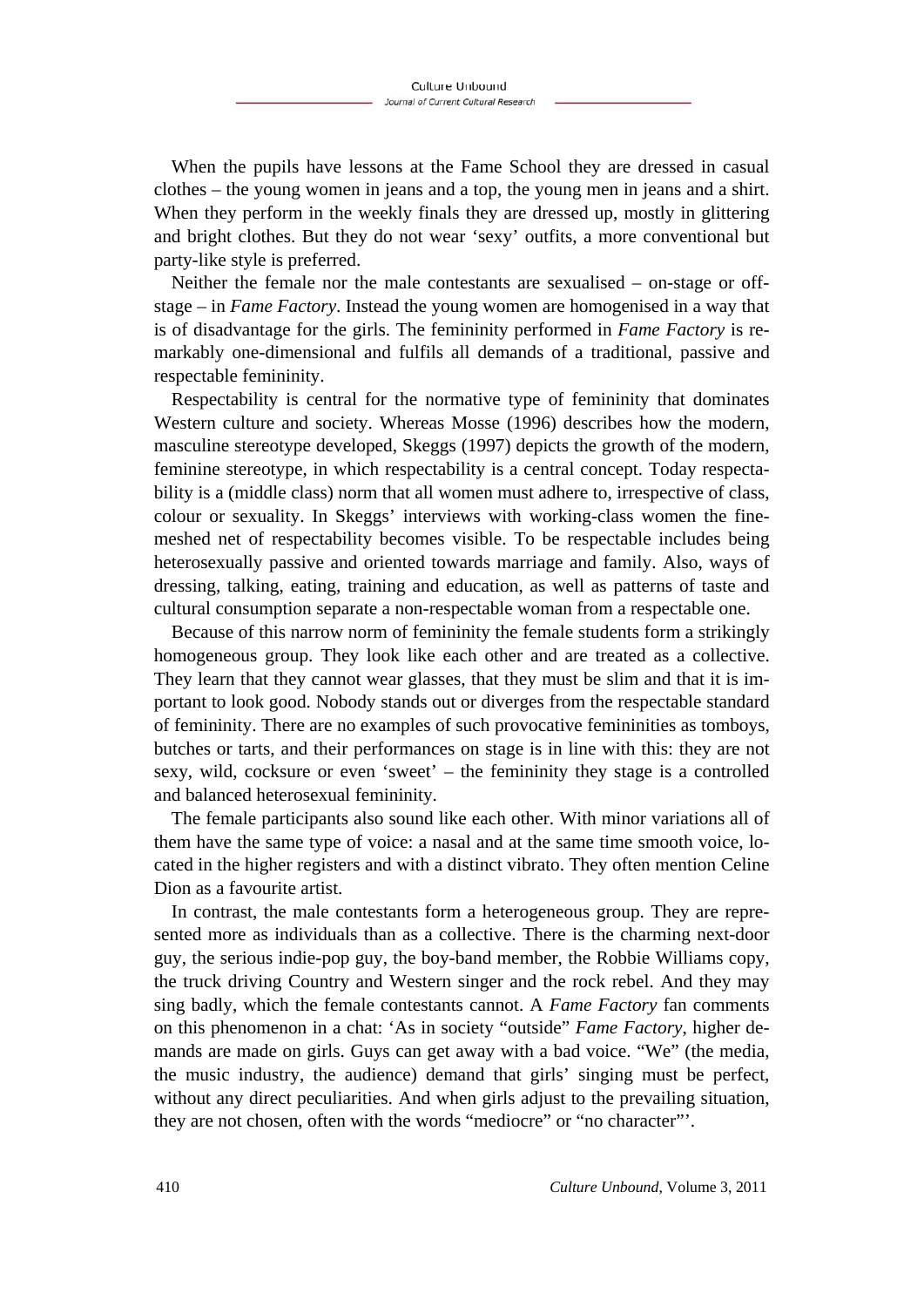It is a grim irony that women are first forced to confirm to a narrow norm, and then criticised for being conventional and unoriginal. Whereas the female contestants only are allowed to perform a respectable femininity, the male contestants have a broad spectrum of masculinities to perform, from hegemonic masculinity to the new softer and emotional man, the so-called metrosexual new man, with certain gay traits.

How can these differences between the many male performance positions and the few female ones be explained? The sociologist Ann Kroon (2007) discusses transsexualism as a source through which we can analyse the basic blueprints of the socio-cultural gender and sexual logic, patterns that might otherwise not be so easily discerned. She analyses psychiatric texts on transsexualism and how they assert (among other things) that it is easier for women to be accepted as men after a 'sex-change' than the other way round. It is easier for male transsexuals, or exfemales, to 'pass' as men, than for female transsexuals, or ex-males, to pass as women. Kroon gives the example of a woman who became pregnant under ongoing hormonal treatment to become a man. Although she was pregnant in the ninth month she was accepted as a (fat) man because she had a beard. In contrast, men who become female, are disclosed very quickly: if there is the slightest slip in their gender performance, they don't pass as women. Kroon emphasises that the explanation is not that (former) women are more skilled in performing masculinity than men in performing femininity, but rather that masculinity is a social and cultural norm. A man is always seen as a man as long as there is at least one 'male' sign, but a woman is not seen as a woman if she is exhibiting just one specific male-only sign.

Kroon thus asserts that masculinity, contrary to common beliefs, is a broader, more flexible category than femininity, because of masculinity's privileged position as a norm. Femininity is fixed in roughly two positions: the sexually active, masculine lesbian woman or the sexually passive heterosexual feminine woman, or in other words – the respectable woman. The consequence here for the performance on stage is that a man, to a certain extent, can play with femininity, as long as it is clear that he is a man (exhibiting at least one 'male' sign), whereas a woman's play with masculinity is much more restricted and narrow (since a woman is not seen as a woman if she exhibits one single concrete male-only sign). Or, to put it in other words, a male artist who plays with what is culturally seen as femininity is acceptable, while a female artist playing with what is culturally seen as masculinity (for example an active sexuality) is not. I want to underline that this concerns the particular genres that I am analysing here – talent-reality television and mainstream pop music – but that it might also apply to other genres.

One example of how the narrow norm of femininity 'works' is how Mia, one of the female contestants, is seen by her colleagues in the programme and by the fans on the Internet. Mia is a tall, long-haired, blond girl, with a fantastic voice. She is open and talkative and seems to have more confidence than the other girls in the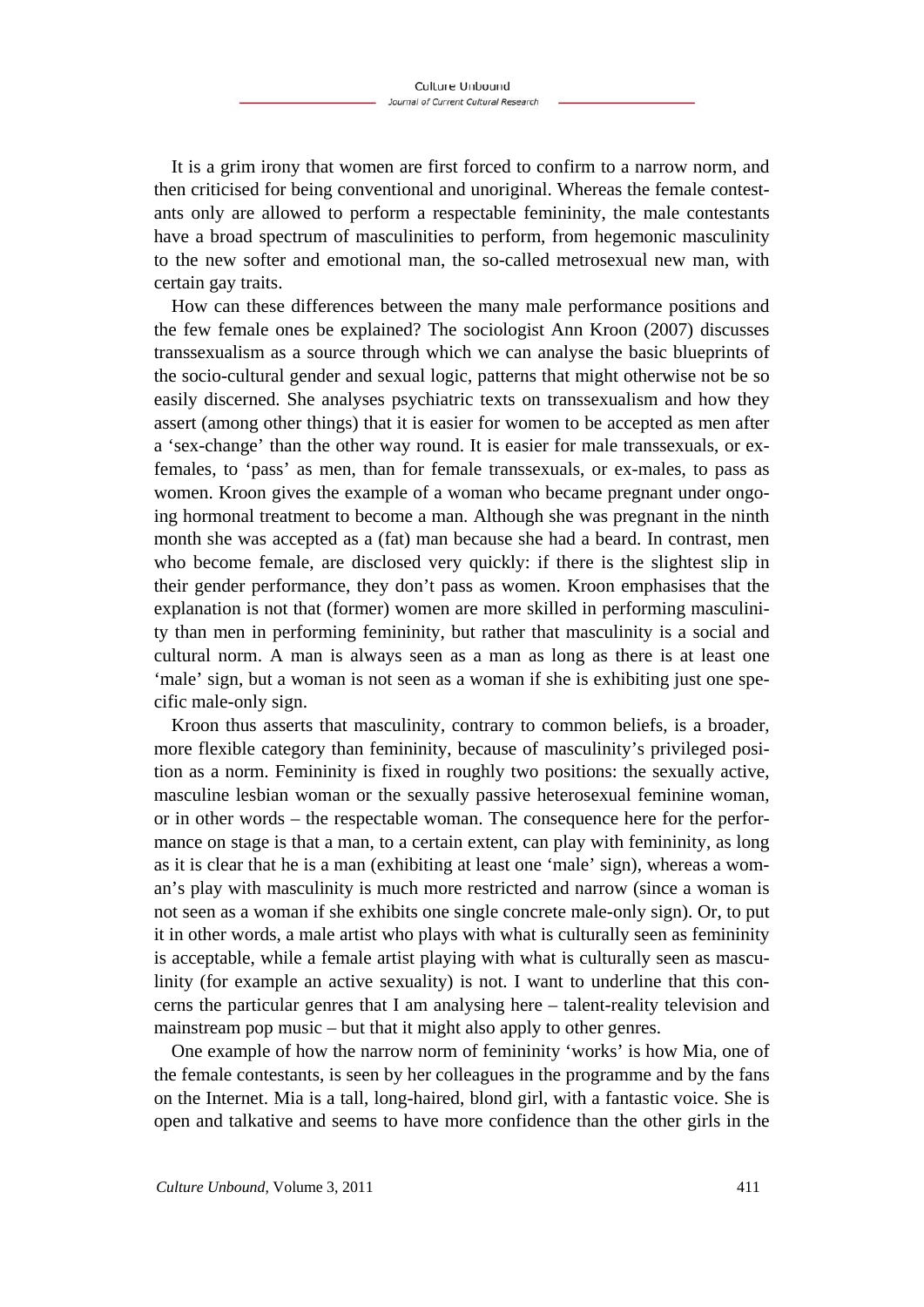show. Throughout the season it is an unceasing subject of discussion – in the programme and among the fans – why the female artists are voted out all the time. A couple of explanations are suggested: the most common being that the girls do not try hard enough, i.e. they have themselves to blame.

Both the female and the male contestants reflect on the problem. The future winner Anders says that the explanation is that the guys are more active, they take more chances than the girls. The only one who does not excuse herself for being there is Mia, says Anders, who is sort of a 'real man'. Mia is among the few women who are furthest behind in the competition, but her 'masculinity' evokes rumours on the net that she actually is a man. In Mia's impersonation of femininity, gender is exposed as inconsistent, as performative. But her queer performance is too disturbing, too abjective. Order must be restored and the guilty must be punished by identified as 'abnormal'.

The example of Mia is an illustration of how limited the feminine performance is and it supports Kroon's (2007) thesis: a man is always seen as a man if he exhibits at least one male sign, but a woman is not seen as a woman if she exhibits one male sign. The dilemma seems to be insoluble. If the female contestants perform a 'normal' femininity, i.e. being passive, they are criticized for their passivity and voted out. If, on the other hand, they diverge from 'normal' femininity, i.e. by being active, they are suspected of not being 'real' women – and voted out.

### **Performing Sexuality**

'Gender norms operate by requiring the embodiment of certain ideals of femininity and masculinity, ones that are almost always related to the idealisation of the heterosexual bond', says Judith Butler (1993, p. 231) As shown above, this is also true for *Fame Factory*. However, there are also exceptional performances that displace the signification of gender, and these displacements are related to sexuality.

There was a noticeable interest among the viewers of *Fame Factory* and the media about the contestants' sexual activities and orientations. Already in the beginning of the season, before it was clear who the lucky students would be, an evening paper published a scoop: 'Barbados [a popular dance band] Mathias new boyfriend will compete in Fame Factory tonight.' The boyfriend, Johan, was admitted to the Fame School and picked out to compete in the first weekly final of *Fame Factory*. He was interviewed behind the scene, in the green room, and the reporter suddenly asked if Johan was chosen because he had gone to bed with the right people (Johan's boyfriend was one of the last season's most successful contestants). Johan gets very confused and embarrassed and the scene is painful to watch. This can be read in discussions on the Internet, where fans in detail discussed if the question was admissible or not. Some contributions were homopho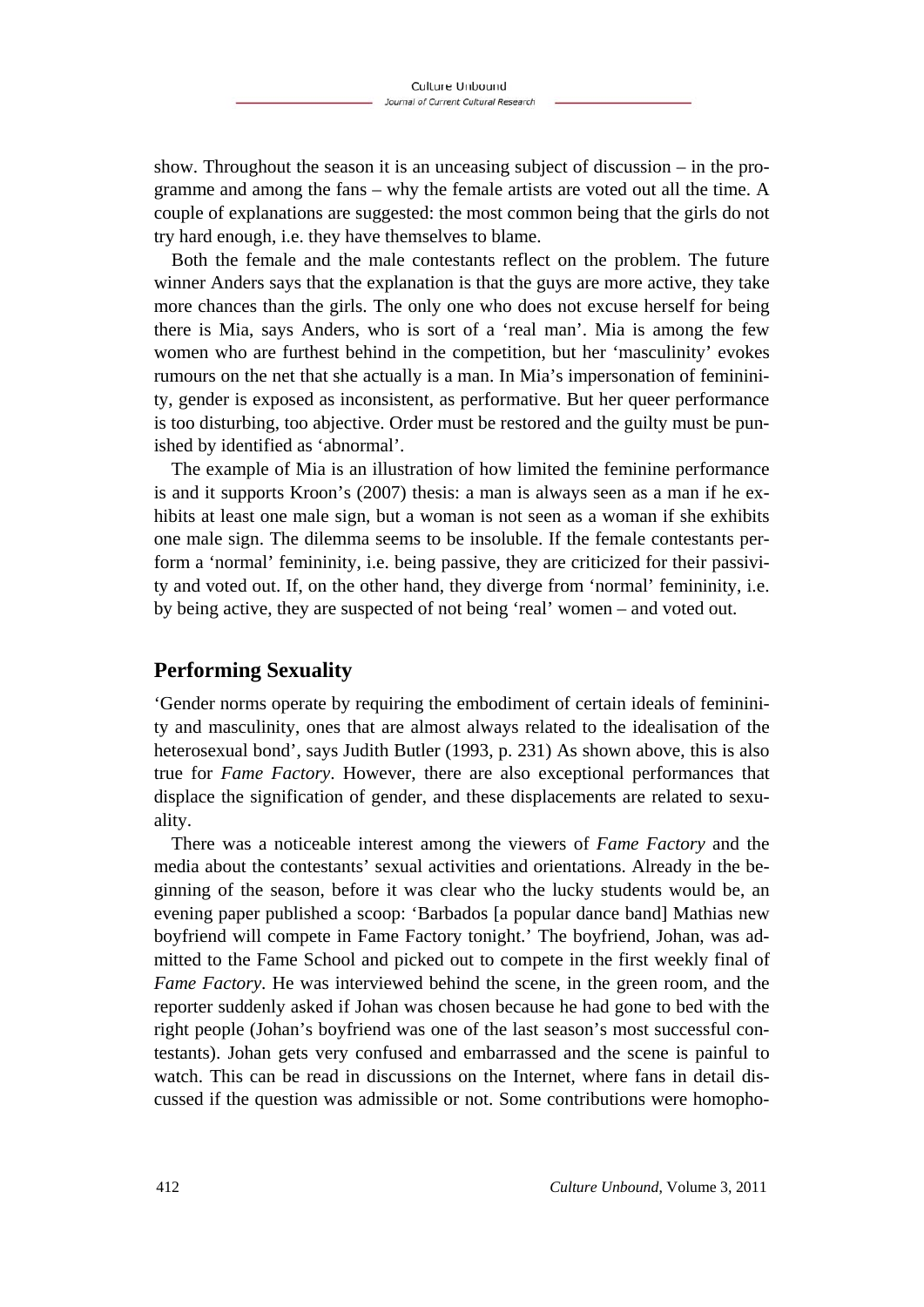bic and malicious, but the majority dissociated themselves from the clumsy reporter, not from Johan.

Later, the same evening paper published an article where the contestant Dajana came out as bisexual. Soon after, the same paper published another article where readers could find a list of names of all the *Fame Factory*-contestants with another sexuality than heterosexuality. The evening paper also published an article where *Fame Factory* was said to hold the 'Television record in sex'. Two heterosexual guys were said to have been caught in the act in the same bed. A 'source' confirmed the rumour and related, 'I know two guys who had sex with each other, despite the fact that they are neither openly bi- nor homosexual.' This led to speculations on the Internet and different name proposals were discussed.

Edin (2005: 68) notes that many of her female interviewees who watch reality series was interested in whom of the participants might be homo- or heterosexual. One of her informants was especially interested in one of the female contestants: 'Dajana, that she is a lesbian, I could not believe that. My boyfriend thought that she was really gorgeous, and I 'shit, what are you saying' and then it occurred that she was a lesbian'.

The curiosity of and the discussions about 'who is what' was maintained not only by the producers (as in the example above about Johan) but also in the evening press and in chats between the viewers. In an intermedial process, all the different media – television, press and the Internet – contributed to circulating rumours about who was having sex with whom and in what way. This focus on sex seems to be a failure in view of the fact that *Fame Factory* was thought to be a reality show focusing music and talent. But in another perspective, focusing the cultural and mediated representations of homosexuality, *Fame Factory* can be seen as a step forward.

In a historical perspective the most common representation of homosexuals in (American) television has been – no representation at all. The reason for this absence has been both moral and economic: as late as 1990 advertisers withdrew (under pressure from homophobic organisations) from the American drama series *Thirtysomething.* If homosexuals were depicted at all, they were depicted stereotypically: from the unhappy and wicked homosexual women and men in early Hollywood films, to the television reality series *Queer Eye for the Straight Guy (Fab 5)* where the five fabulous men have been interpreted as fulfilling the cliché about appearance fixated gay men (Meyer & Kelley 2004). The situation was similar in countries like Sweden.

For a long time homosexuals were thought to represent a third sex (Hekma 1996). Both male and female homosexuals were considered to possess 'too much' of the other sex. Heterosexual men and women were considered masculine men and feminine women, whereas 'those other' men and women were feminine men and masculine women. This classical idea about homosexuals as a third sex has today given way to the idea that homosexuals are simply people who desire peo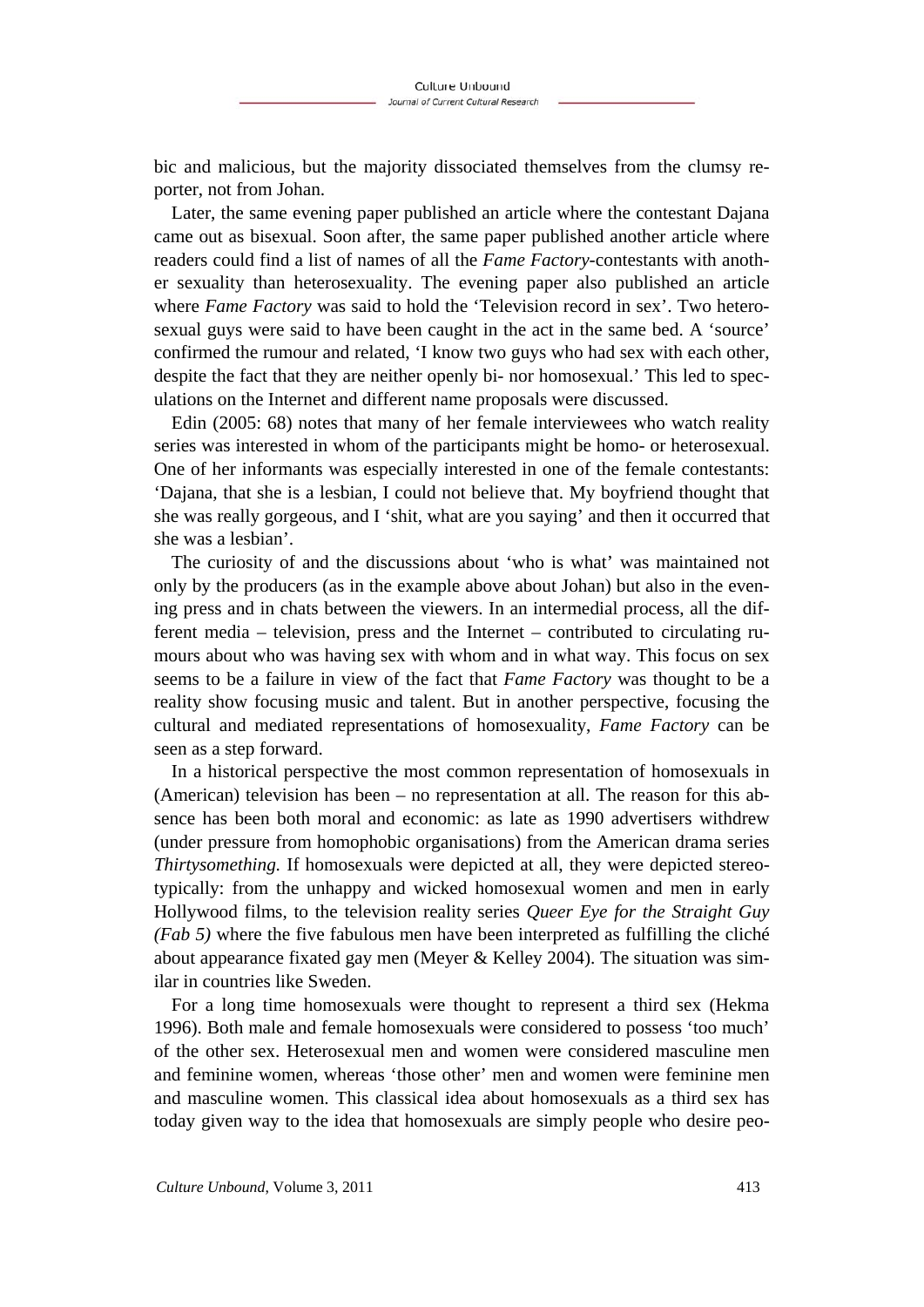ple of the same sex as themselves. But the older notion about 'the third sex' is still present. The feminine man and the masculine woman are still prospering as cultural stereotypes. It is after these stereotypes still many heterosexuals orient themselves in their understanding of homosexuals, even today.

In this perspective, the performances of sexuality in *Fame Factory* transgress the conventional homosexual stereotypes, of the feminine man and the masculine woman. Established norms are undermined in *Fame Factory*: the bisexual woman does not match the image of the masculine woman, as she is 'really gorgeous' from a heterosexual man's point of view. There are heterosexual men crying, which confuses the viewers in their attempts to find out who is what. As mentioned earlier, crying in public is something women and feminine i.e. gay men do. But in *Fame Factory* all the men cry and still they have girlfriends. This trait destabilises the norm that heterosexual men do not cry and that only homosexual men display (feminine) expressions of feelings publicly. There are also rumours that heterosexual men have had sex with each other, which destabilises the idea that people are either hetero- or homosexual. This is a challenge against heteronormativity and the sharp boundary between 'us' and 'them'.

Why are these boundaries transgressed in *Fame Factory*, when there are many other TV-programmes where this is not the case? One possible answer might be that the music genre itself destabilises heteronormativity and makes possible representations of different sexualities in the series. The destabilisation of heterosexuality is facilitated by the fact that the music genre that dominates *Fame Factory*  is mainstream pop, a genre which is not built around any specific gender or sexuality, as is for example the case with cock-rock, where the heterosexual man is the preferred subject (Frith & McRobbie 1978/1990). The address of mainstream pop is 'everyone', irrespective of gender and sexuality, but also of age, class and ethnicity. The address is more limited in other, more subcultural-oriented music genres. In politically radical rock, punk or rap music, for instance, the lyrics establish a distinct 'we' and 'them' (Ganetz 1997: 211). This 'we' is often delimited to the fans and 'them' to the parental generation or other groups distinguished in terms of class, music taste or political views. Mainstream pop instead establishes an individual 'me' and 'you', addressed to everybody and intentionally including all listeners in a shared community. This open address has its background in the genre's commercial purpose which is to sell as many CDs as possible. This counteracts any tendency to establish a 'we' and 'them' or discriminate against any identified 'others'. At least, mainstream pop avoids alienating consumer groups with enough purchasing power, which those possessing 'pink money' have today. In order to sell records one has to charm (almost) everyone, irrespective of whether the members of the audience have the same sex as the artist or not. This opens up for potentially transgressive sexual identifications, not as elements of any nonconformist HBTQ subculture, but rather as a side effect of reaching out to everybody.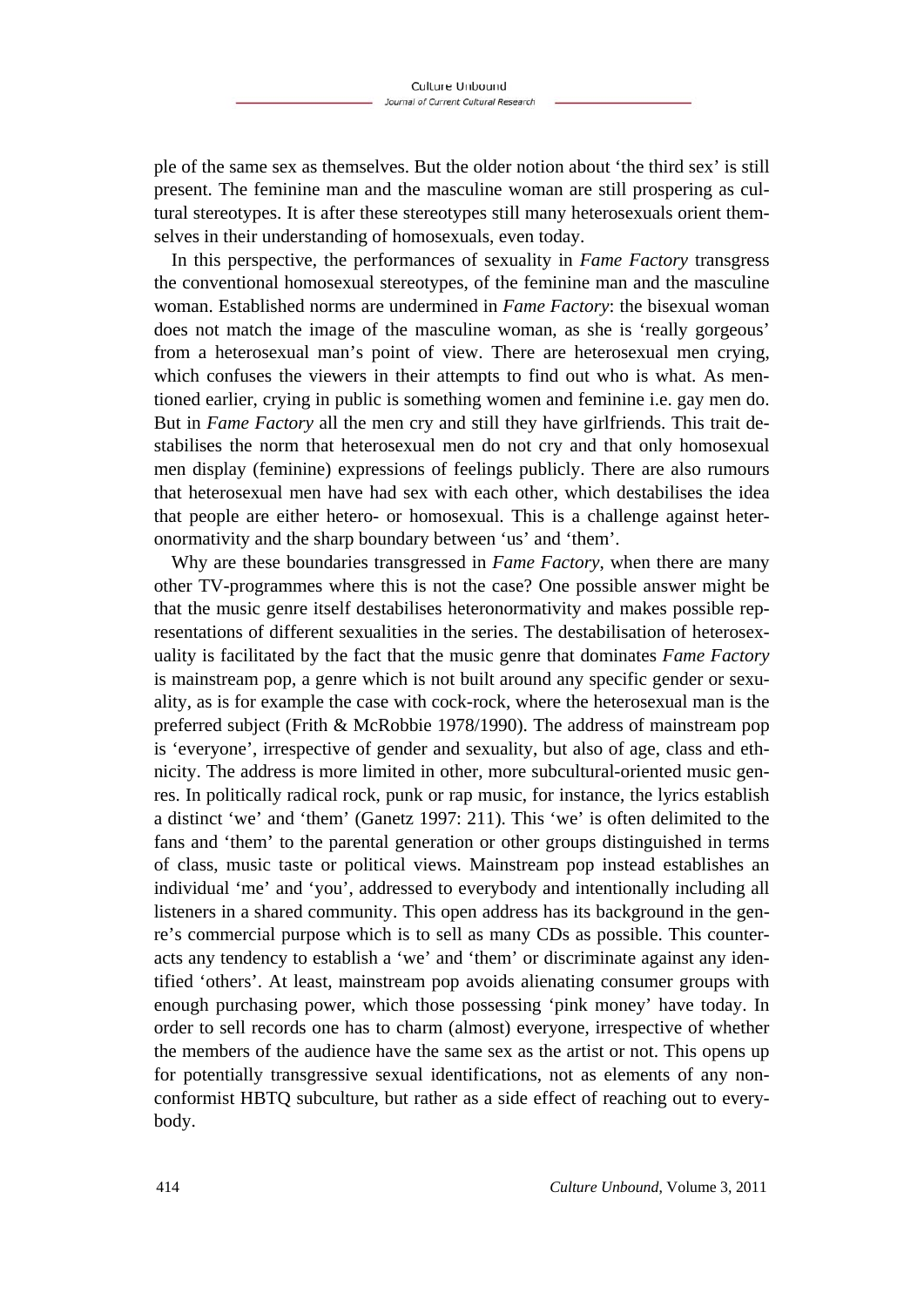### **Finally…**

*Fame Factory* is a reality television series where viewers follow a number of young, upcoming artists in a number of episodes, from the opening auditions to the big final at the end of each season. The demands that the gender performance makes on the individual are difficult to escape since they are a constant repetition, an ongoing cultural and social process which it is impossible to get off or on at will. In the context of *Fame Factory* there is almost no room for the parodies or exceeding of norms that Butler (1990) claims as necessary for the displacement of meaning and a gradual change of the content of gender identities.

The genre of talent reality television in itself seems to imply a destabilisation of a hegemonic masculinity, as it can be seen as a feminised, popular music discourse. Within this discourse representations of gender instability are present, as for example weeping men and the 'real man' Mia. At the same time the destabilising elements are naturalised by traditional representations of masculinity and femininity, as for example motionless men, men who play the guitar and men who master technology. Masculinity is reproduced as the norm, while femininity is the exception. The male contestants are represented as individuals, while the female artists are represented as a group where their individual characteristics disappear. Femininity is restricted to the respectable woman, while masculinity includes a lot of performance positions.

In the end of the series traditional, conform conceptions of gender stand firm, not at least in form of a male winner. This can be interpreted in the light of West & Zimmerman's already classic article (1987) in which they conclude that the need for social acceptance of gender performances leads to conformity. Rather than performing the 'wrong' masculinity or femininity in the eyes of the audience, most people – including artists – choose the secure way before an uncertain one. A successful gender performance affords status and acceptance; an unsuccessful one results in embarrassment and humiliation (West & Zimmerman 1987).

Incidents such as scenes with weeping men should therefore be regarded with suspicion. It is not certain that all depictions of emotional men are signs of a new sort of man, or a victory of feminism – at least this may not be the only possible interpretation. As many commentators note the survival of hegemonic masculinity depends on the incorporation of critiques of it (MacKinnon 2003). According to this line of thinking hegemonic masculinity is even able to survive feminised discourses such as *Fame Factory*. Talent reality television shows may not destabilise hegemonic popular music discourses, but enable masculinity to go on maintaining a hegemonic position by incorporating certain aspects of femininity.

However, there is one dimension where the ground is shaking and cracking – sexuality. Certain performances of sexuality exceed both hetero- and homosexual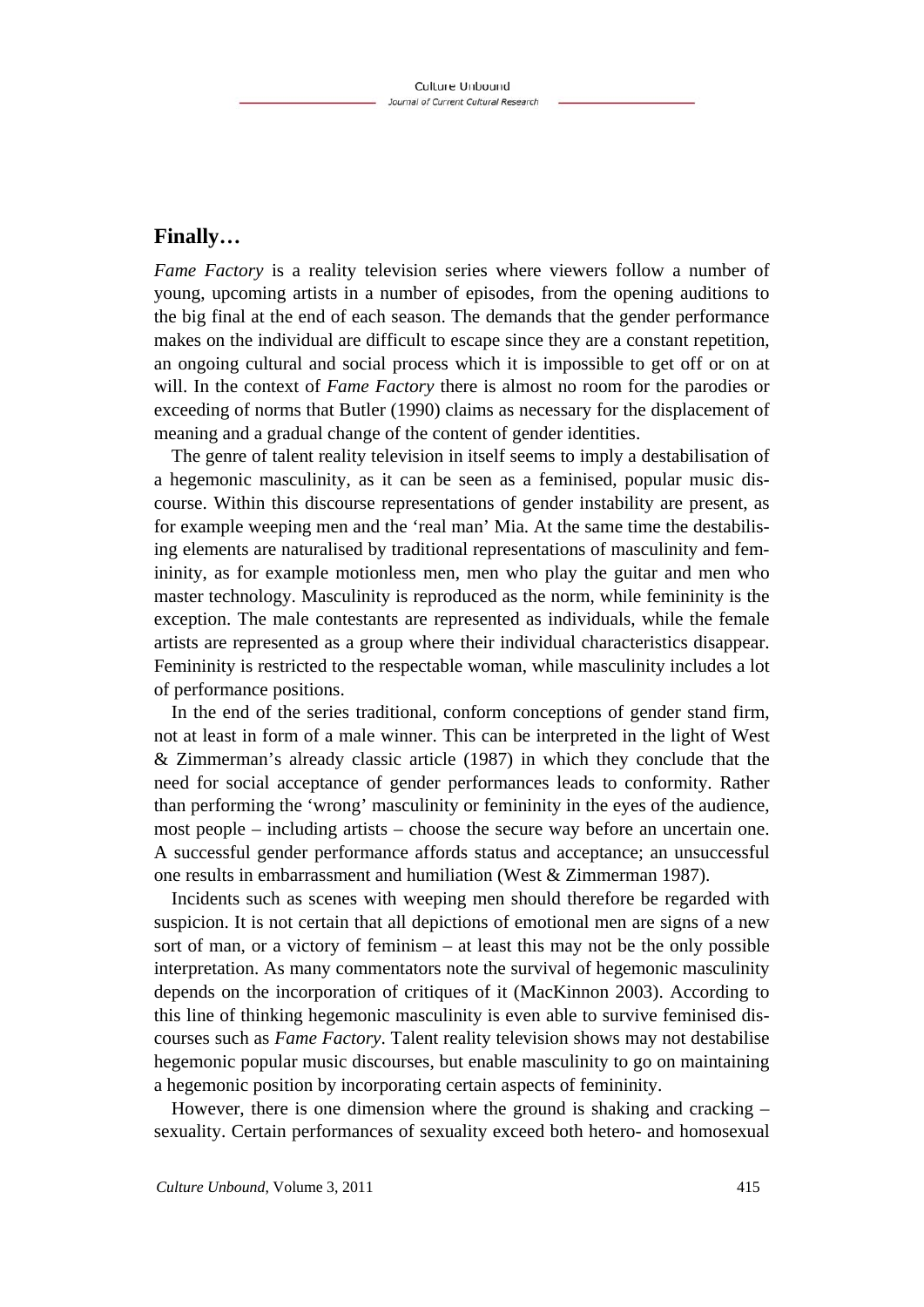stereotypes: heteronormativity is challenged through representations that do not follow the norm. Today it seems possible to perform different types of sexualities and masculinities in talent reality television, but not different femininities.

#### **Acknowledgements**

The research for this article was conducted with the support of the Swedish Research Council (Vetenskapsrådet). It is a part of a larger project on gender and popular music.

**Hillevi Ganetz** is a professor in Gender Studies at the Department of Ethnology, History of Religions and Gender Studies, Stockholm University. She has taught and written on various aspects of the relationship between media, gender and popular culture. She has been in charge of research projects on gender and popular music and wildlife films on television. E-mail: Hillevi.Ganetz@gender.su.se.

#### **Notes**

1 Already the ancient Greeks thought that it was a man's duty to show strength of mind and keep calm when he was struck by sorrow. The Romantic period was more ambivalent about male tears, but in general they were thought of as signs of authenticity, of strong, genuine feelings (Ekenstam 2003). It was with the development of the modern, masculine stereotype (Mosse 1996) that male tears became almost taboo, especially in public. The polarisation between male and female became stronger under this period and due to this tears (among other things) became an almost exclusive female emotional expression.

### **References**

- Andrejevic, Mark (2004): *Reality TV: The Work of Being Watched*, Lanham: Rowman & Littlefields Publishers.
- Bayton, Mavis (1997): "Women and the Electric Guitar", Whiteley, Sheila (ed.): *Sexing the Groove: Popular Music and Gender*, London & New York: Routledge.
- Bayton, Mavis (1998): *FrockRock: Women Performing Popular Music*, Oxford & New York: Oxford University Press.
- Brown, Laura S. (2005): "Outwit, Outcast, Out-flirt? The Woman of Reality TV", Cole, Ellen & Jessica Henderson Daniel (eds): *Featuring Females: Feminist Analyses of Media*, Washington DC: American Psychological Association.
- Butler, Judith (1990): *Gender Trouble: Feminism and the Subversion of Identity*, London & New York: Routledge.
- Butler, Judith (1993): *Bodies that Matter: On the Discursive Limits of 'Sex'*, New York & London: Routledge.
- Callison, Darcey (2007): "Dance", Flood, Michael, Judith Kegan Gardiner, Bob Pease & Keith Pringle (eds): *International Encyklopedia of Men and Masculinities*, London & New York: Routledge.